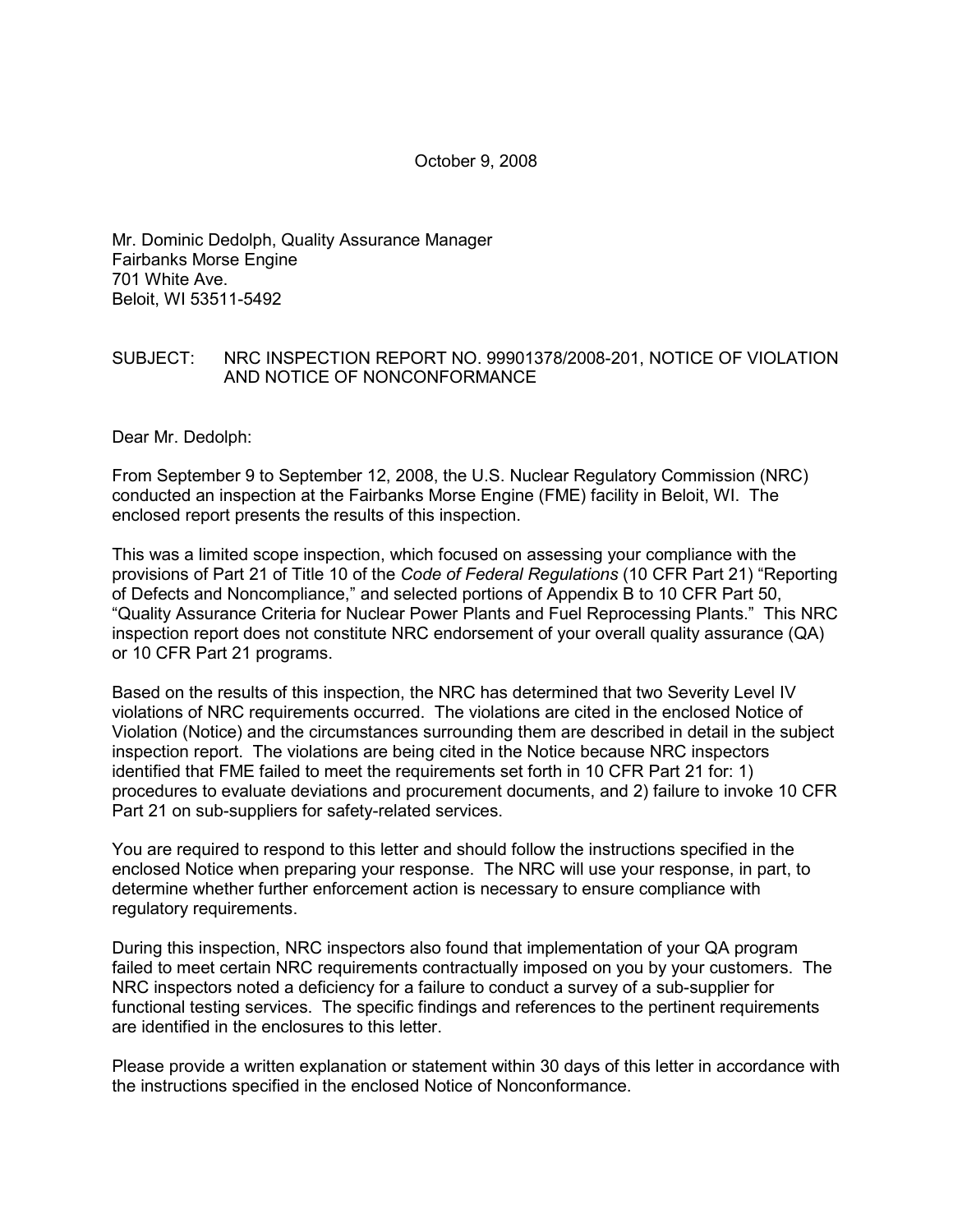In accordance with 10 CFR 2.390 of the NRC's "Rules of Practice," a copy of this letter, its enclosures, and your response will be made available electronically for public inspection in the NRC Public Document Room or from the NRC's document system (ADAMS), accessible from the NRC Web site at http://www.nrc.gov/reading-rm/adams.html. To the extent possible, your response should not include any personal privacy, proprietary, or Safeguards Information so that it can be made available to the Public without redaction. If personal privacy or proprietary information is necessary to provide an acceptable response, then please provide a bracketed copy of your response that identifies the information that should be protected and a redacted copy of your response that deletes such information. If you request that such material is withheld from public disclosure, you must specifically identify the portions of your response that you seek to have withheld and provide in detail the bases for your claim (e.g., explain why the disclosure of information will create an unwarranted invasion of personal privacy or provide the information required by 10 CFR 2.390(b) to support a request for withholding confidential commercial or financial information). If Safeguards Information is necessary to provide an acceptable response, please provide the level of protection described in 10 CFR 73.21.

Sincerely,

# **/RA/**

 Patrick L. Hiland Division Director Division of Engineering Office of Nuclear Reactor Regulation

Docket No.: 99901378

# Enclosures: 1. Notice of Violation

- 2. Notice of Nonconformance
- 3. Inspection Report 99901378/2008-201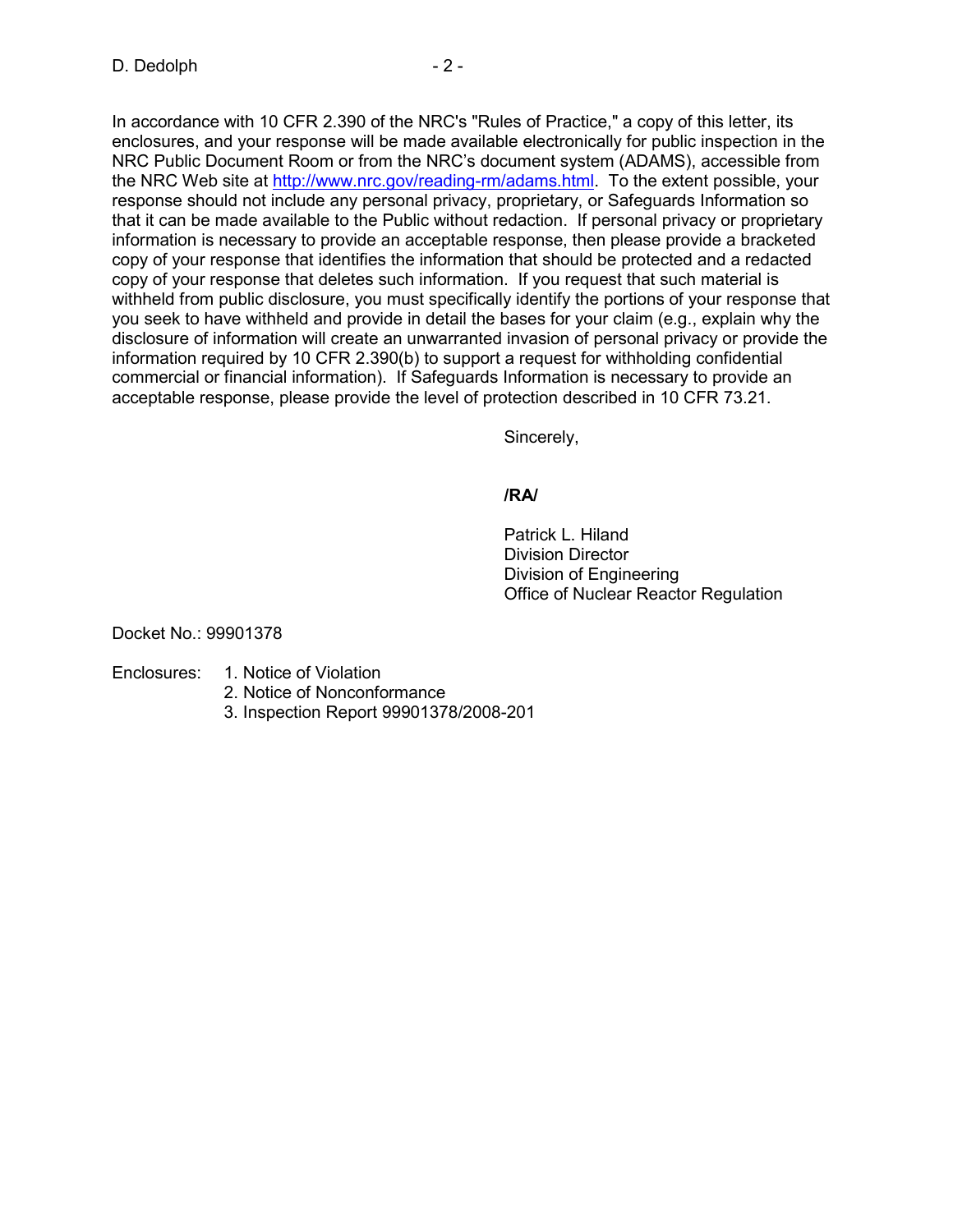In accordance with 10 CFR 2.390 of the NRC's "Rules of Practice," a copy of this letter, its enclosures, and your response will be made available electronically for public inspection in the NRC Public Document Room or from the NRC's document system (ADAMS), accessible from the NRC Web site at http://www.nrc.gov/reading-rm/adams.html. To the extent possible, your response should not include any personal privacy, proprietary, or Safeguards Information so that it can be made available to the Public without redaction. If personal privacy or proprietary information is necessary to provide an acceptable response, then please provide a bracketed copy of your response that identifies the information that should be protected and a redacted copy of your response that deletes such information. If you request that such material is withheld from public disclosure, you must specifically identify the portions of your response that you seek to have withheld and provide in detail the bases for your claim (e.g., explain why the disclosure of information will create an unwarranted invasion of personal privacy or provide the information required by 10 CFR 2.390(b) to support a request for withholding confidential commercial or financial information). If Safeguards Information is necessary to provide an acceptable response, please provide the level of protection described in 10 CFR 73.21.

Sincerely,

# **/RA/**

 Patrick L. Hiland Division Director Division of Engineering Office of Nuclear Reactor Regulation

Docket No.: 99901378

# Enclosures: 1. Notice of Violation

- 2. Notice of Nonconformance
- 3. Inspection Report 99901378/2008-201

# DISTRIBUTION:

RidsNroDcipCqvb RidsNroDcipCqvp KKavanagh

# **ADAMS Accession No.: ML082831080**

|                      | <b>OFFICE EQVB/DE/NRR</b> | EQVB/DE/NRR EQVB/DE/NRR           |             | <b>BC: EQVB/DE/NRR</b> | <b>ID:DE/NRR</b> |  |  |
|----------------------|---------------------------|-----------------------------------|-------------|------------------------|------------------|--|--|
| <b>INAME</b>         | PPrescott                 | <b>NHall via email CRoquecruz</b> |             | DThatcher              | <b>PHiland</b>   |  |  |
| <b>DATE</b>          | 10/03/2008                | 10/02/2008                        | 10/02 /2008 | 10/06/2008             | 10/09/2008       |  |  |
| ACCIAIAI DEAADD AADV |                           |                                   |             |                        |                  |  |  |

# **OFFICIAL RECORD COPY**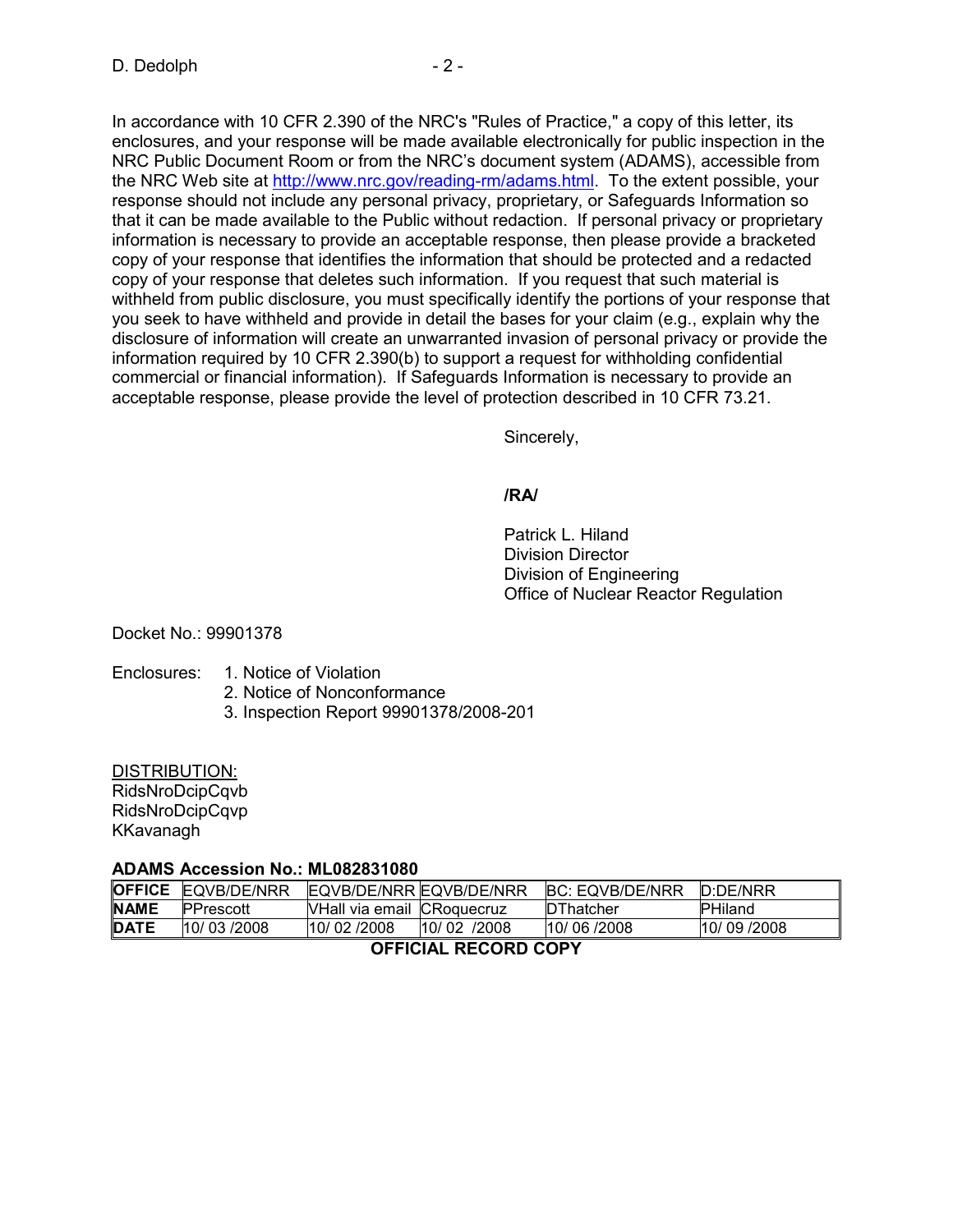### **NOTICE OF VIOLATION**

Fairbanks Morse Engine 701 White Ave. Beloit, WI 53511-5492

Docket Number 99901378 Inspection Report No. 99901378/2008-201

Based on the results of a Nuclear Regulatory Commission (NRC) inspection conducted September 9 - 12, 2008, of activities performed at Fairbanks Morse Engine (FME), two violations of NRC requirements were identified. In accordance with the NRC Enforcement Policy, the violations are listed below:

A. 10 CFR Part 21, Section 21.21, "Notification of failure to comply or existence of a defect and its evaluation," paragraph (a) requires in part that "each individual, corporation, partnership, or other entity subject to 10 CFR Part 21 shall adopt appropriate procedures to evaluate deviations and failures to comply associated with substantial safety hazards as soon as practicable."

Contrary to the above, as of September 12, 2008:

- 1. FME's 10 CFR Part 21 implementing procedure Standard Practice 714.00, "Procedure on Reporting of Defects & Noncompliance to NRC," dated October 2003, was not an appropriate procedure to ensure effective identification and evaluation of deviations and failures to comply associated with a substantial safety hazard. Specifically, FME did not identify and evaluate potential Part 21 deviations in accordance with Standard Practice 714.00.
- 2. The Engineering Report, "Cylinder Liner Failure Delaminated Chrome Plating 38TD8-1/8 OP, Limerick EDG [Emergency Diesel Generator] D24, Cylinder #8," associated with FME's Business Form 5388C, Serial Number 06-02, "Substantial Safety Hazard Evaluation 10CFR21 Standard Practice 714.00," was an inadequate evaluation for determining 10 CFR Part 21 reportability. Specifically, the evaluation failed to address whether the delamination of cylinder #8 would have prevented the EDG from performing its safety function as a basic component, as described in 10 CFR 21.3.

This issue has been identified as Violation 99901378/2008-201-01.

This is a Severity Level IV violation (Supplement VII).

B. 10 CFR Part 21, Section 21.31, "Procurement Documents," requires that "each individual, corporation, partnership, dedicating entity, or other entity subject to the regulations in this part shall ensure that each procurement document for a facility, or a basic component issued by him, her or it on or after January 6, 1978, specifies, when applicable, that the provisions of 10 CFR part 21 apply."

Contrary to the above, on May 1, 2008:

FME failed to invoke the provisions of 10 CFR Part 21 in Purchase Order 1102554, to Nuclear Logistics Incorporated for safety-related seismic testing services.

This issue has been identified as Violation 99901378/2008-201-02.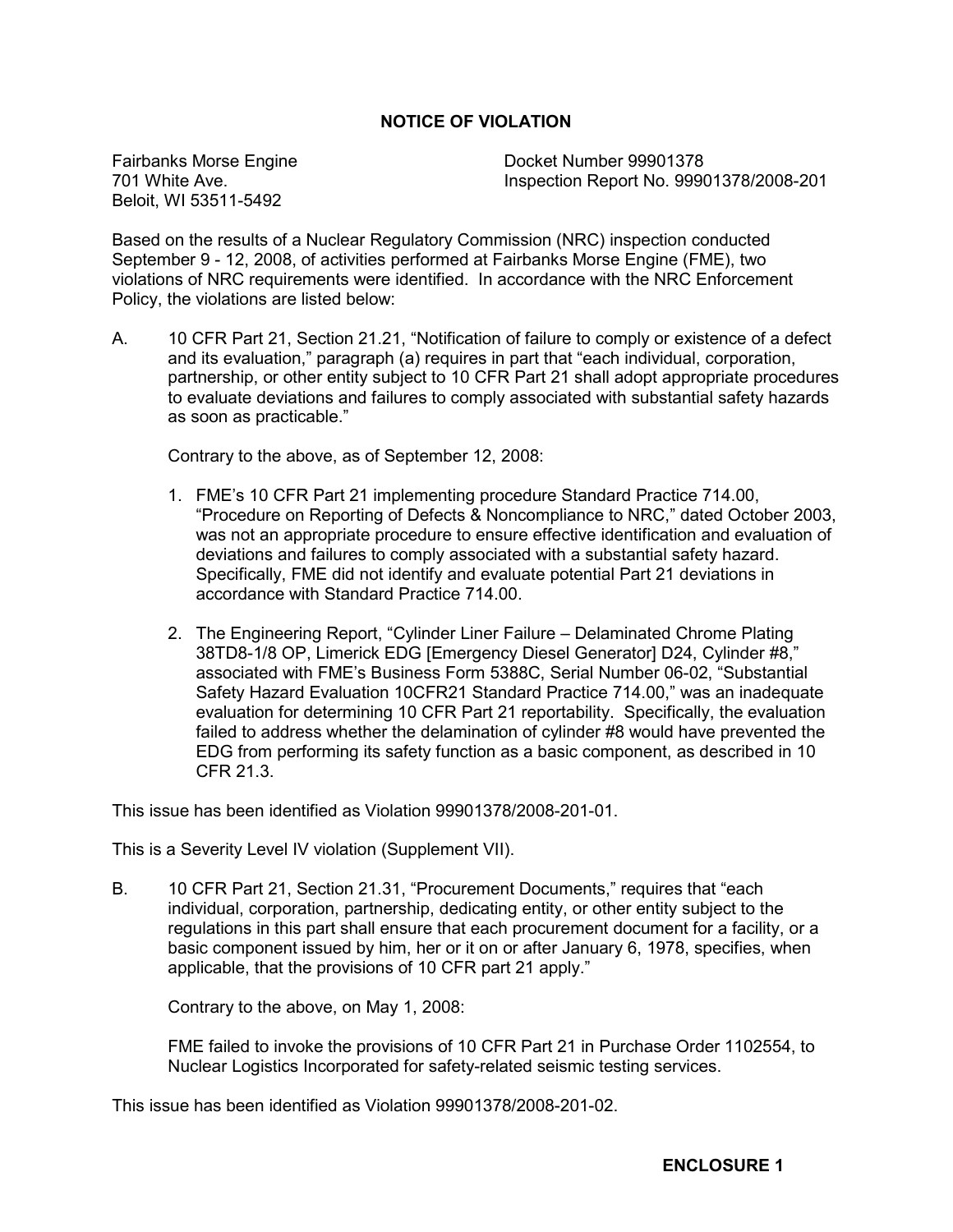This is a Severity Level IV violation (Supplement VII).

Pursuant to the provisions of 10 CFR 2.201, "Notice of Violation," you are required to submit a written statement or explanation to the U.S. Nuclear Regulatory Commission, ATTN: Document Control Desk, Washington, D.C. 20555-0001, with a copy to the Director, Division of Engineering, Office of Nuclear Reactor Regulation, within 30 days of the date of the letter transmitting this Notice of Violation. This reply should be clearly marked as a "Reply to a Notice of Violation" and should include: (1) the reason for the violation, or, if contested, the basis for disputing the violation; (2) the corrective steps that have been taken and the results achieved; (3) the corrective steps that will be taken to avoid further violations; and (4) the date when full compliance will be achieved. Your response may reference or include previous docketed correspondence, if the correspondence adequately addresses the required response. Where good cause is shown, consideration will be given to extending the response time.

If you contest this enforcement action, you should also provide a copy of your response, with the basis for your denial, to the Director, Office of Enforcement, United States Nuclear Regulatory Commission, Washington, DC 20555-0001.

Because your response will be made available electronically for public inspection in the NRC Public Document Room or from the NRC's Agency-wide Documents Access and Management System (ADAMS), to the extent possible, it should not include any personal privacy, proprietary, or Safeguards Information so that it can be made available to the public without redaction. ADAMS is accessible from the NRC Web site at http://www.nrc.gov/reading-rm/adams.html. If personal privacy or proprietary information is necessary to provide an acceptable response, then please provide a bracketed copy of your response that identifies the information that should be protected and a redacted copy of your response that deletes such information. If you request withholding of such material, you must specifically identify the portions of your response that you seek to have withheld and provide in detail the bases for your claim of withholding (e.g., explain why the disclosure of information will create an unwarranted invasion of personal privacy or provide the information required by 10 CFR 2.390(b) to support a request for withholding confidential commercial or financial information). If Safeguards Information is necessary to provide an acceptable response, please provide the level of protection, described in 10 CFR 73.21.

Dated this 9<sup>th</sup> day of October 2008.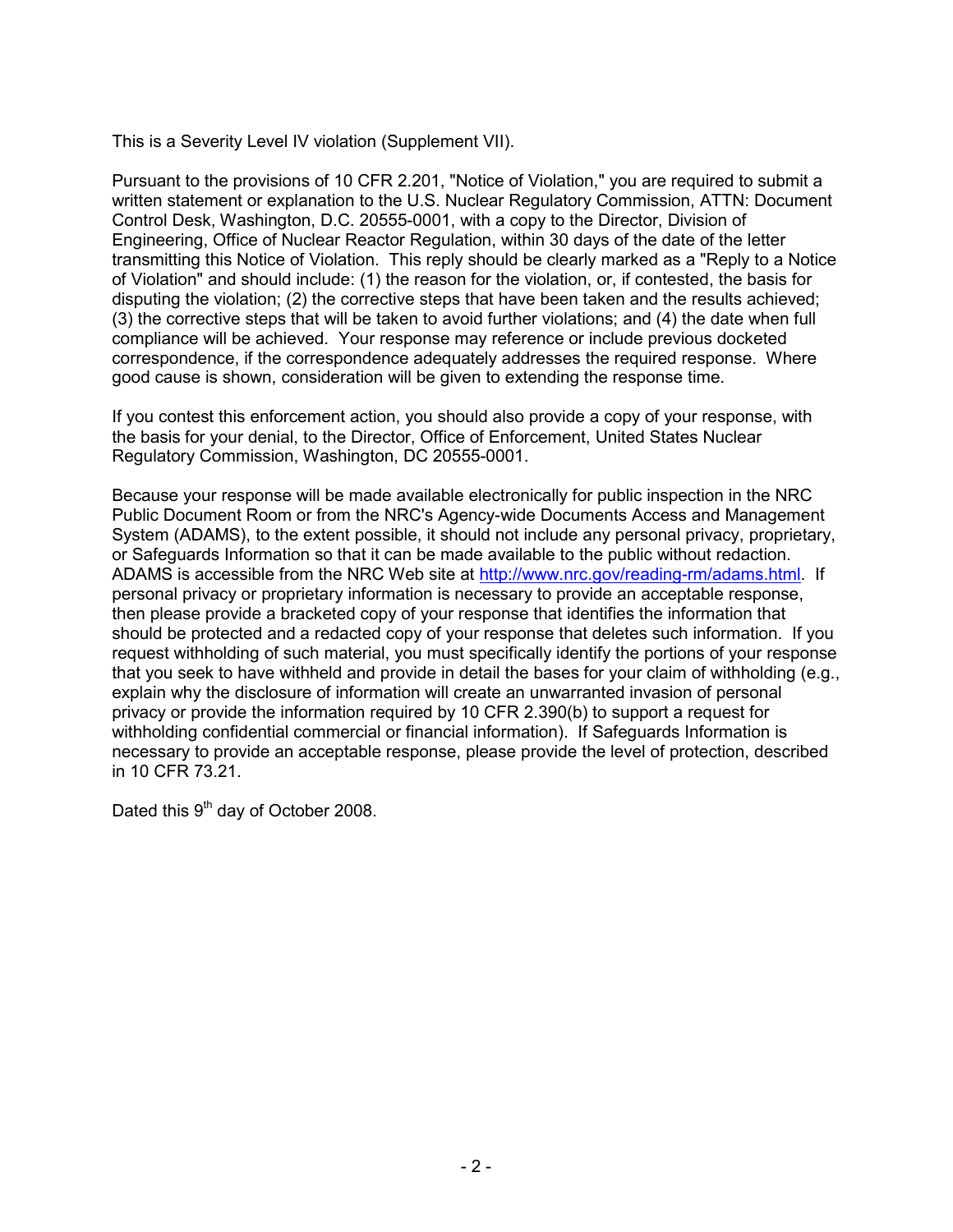### **NOTICE OF NONCONFORMANCE**

Fairbanks Morse Engine 701 White Ave. Beloit, WI 53511-5492

Docket Number 99901378 Inspection Report No. 99901378/2008-201

Based on the results of a Nuclear Regulatory Commission (NRC) inspection conducted September 9 - 12, 2008, of activities performed at Fairbanks Morse Engine (FME), certain activities were not conducted in accordance with NRC requirements which were contractually imposed upon FME by NRC licensees.

Criterion VII, "Control of Purchased Material, Equipment, and Services" of Appendix B to 10 CFR Part 50, states in part that "measures shall be established to assure that purchased material, equipment and services, whether purchased directly or through contractors and subcontractors, conform to the procurement documents. These measures shall include provisions, as appropriate, for source evaluation and selection, objective evidence of quality furnished by the contractor or subcontractor, inspection at the contractor or subcontractor source, and examination of products upon delivery."

Fairbanks Morse Engine Standard Practice 750.00, dated April 2008, "Nuclear Order Processing and Commercial Grade Item Dedication Program" states in part that "Certified Material Test Reports, functional test results, or other test results used to substantiate material verification will be from suppliers, which have been audited or surveyed triennially. Other independent tests, analyses, or inspections performed at FME can also substantiate information from non-audited suppliers."

Contrary to the above, on September 27, 2007:

FME failed to perform a survey to provide objective evidence that a functional test, performed by Crane Engineering was in accordance with appropriate quality standards for FME Order 40059058 for a jacket water pump for North Anna. No independent tests analyses or inspections were performed at FME to substantiate information from the non-audited supplier.

This issue has been identified as Nonconformance 99901378/2008-201-03.

Please provide a written statement or explanation to the U.S. Nuclear Regulatory Commission, ATTN: Document Control Desk, Washington, DC 20555-0001 with a copy to the Director, Division of Engineering, within 30 days of the date of the letter transmitting this Notice of Nonconformance. This reply should be clearly marked as a "Reply to a Notice of Nonconformance" and should include for each noncompliance: (1) the reason for the noncompliance, or if contested, the basis for disputing the noncompliance; (2) the corrective steps that have been taken and the results achieved; (3) the corrective steps that will be taken to avoid non-compliances; and (4) the date when your corrective action will be completed. Where good cause is shown, consideration will be given to extending the response time.

Because your response will be made available electronically for public inspection in the NRC Public Document Room or from the NRC's document system (ADAMS), accessible from the NRC Web site at http://www.nrc.gov/reading-rm/adams.html, to the extent possible, it should not include any personal privacy, proprietary, or Safeguards Information so that it can be made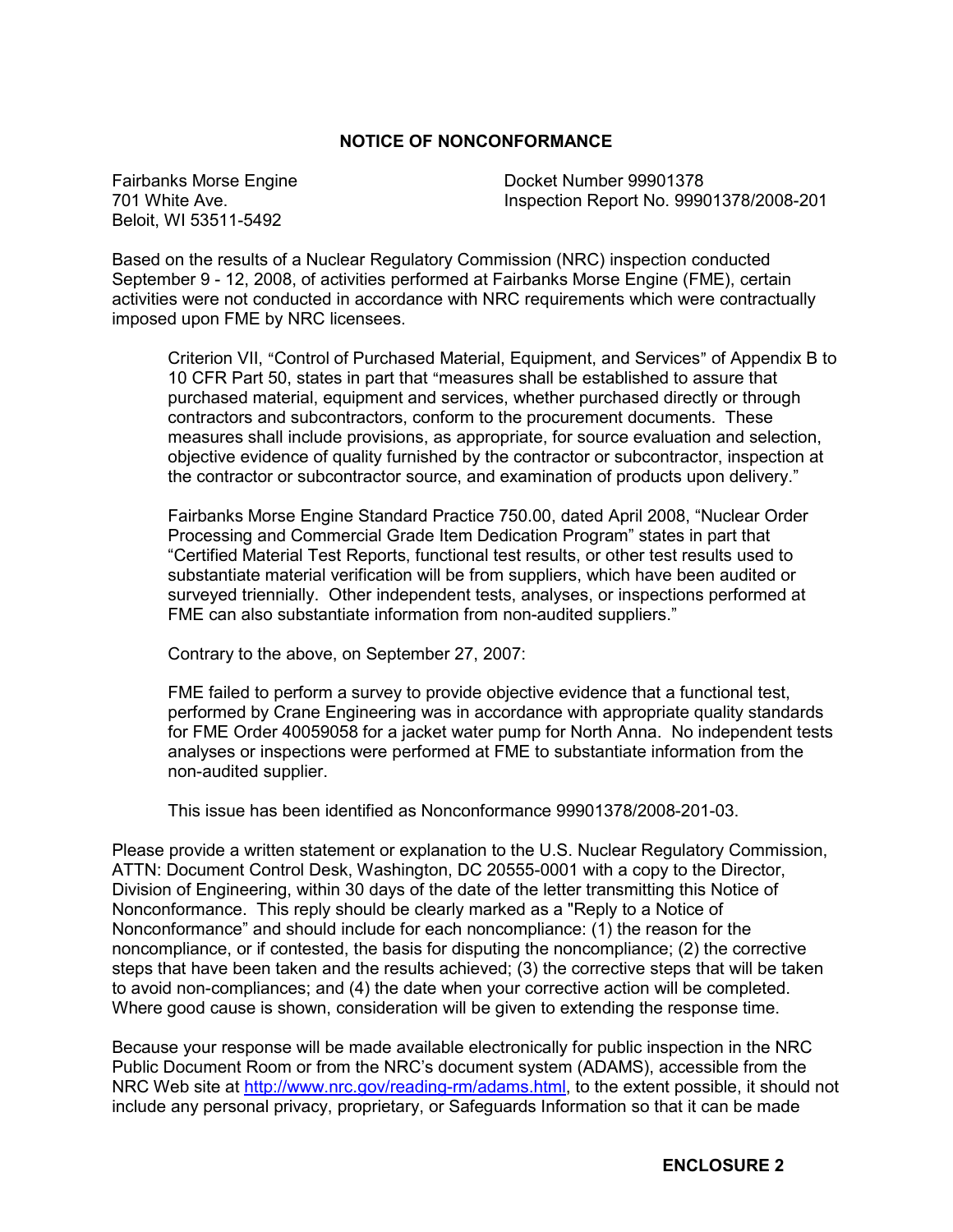available to the public without redaction. If personal privacy or proprietary information is necessary to provide an acceptable response, then please provide a bracketed copy of your response that identifies the information that should be protected and a redacted copy of your response that deletes such information. If you request withholding of such material, you must specifically identify the portions of your response that you seek to have withheld and provide in detail the bases for your claim of withholding (e.g., explain why the disclosure of information will create an unwarranted invasion of personal privacy or provide the information required by 10 CFR 2.390(b) to support a request for withholding confidential commercial or financial information). If Safeguards Information is necessary to provide an acceptable response, please provide the level of protection described in 10 CFR 73.21.

Dated this 9<sup>th</sup> day of October 2008.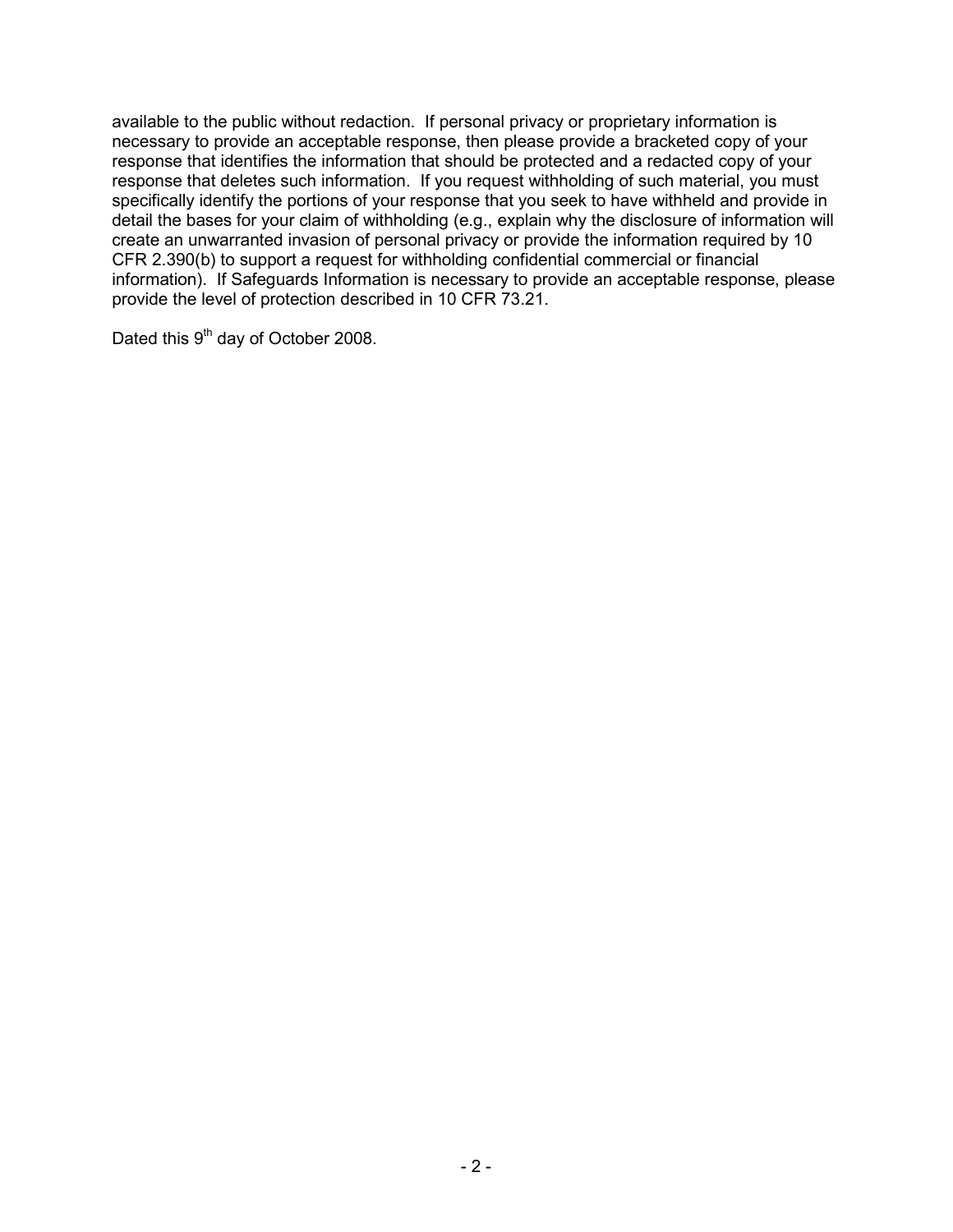# U.S. NUCLEAR REGULATORY COMMISSION OFFICE OF NUCLEAR REACTOR REGULATION DIVISION OF ENGINEERING VENDOR INSPECTION REPORT

| Docket No.:              | 99901378                                                                                                                                                                                                                                                                                                                |  |  |  |  |
|--------------------------|-------------------------------------------------------------------------------------------------------------------------------------------------------------------------------------------------------------------------------------------------------------------------------------------------------------------------|--|--|--|--|
| Report No.:              | 99901378/2008-201                                                                                                                                                                                                                                                                                                       |  |  |  |  |
| Vendor:                  | <b>Fairbanks Morse Engine</b><br>701 White Ave.<br>Beloit, WI 53511-5492                                                                                                                                                                                                                                                |  |  |  |  |
| Vendor Contact:          | Dominic Dedolph,<br><b>Quality Assurance Manager</b><br>Phone: (608) 364-8132<br>Dominic.Dedolph@fairbanksmorse.com                                                                                                                                                                                                     |  |  |  |  |
| Nuclear Industry:        | Fairbanks Morse Engine is the Original Equipment Manufacturer<br>for emergency diesel generators that provide critical standby<br>power for nuclear power plants. Fairbanks Morse Engine also<br>supplies commercial-grade replacement parts that have been<br>dedicated as basic components to maintain these engines. |  |  |  |  |
| <b>Inspection Dates:</b> | September 9 - September 12, 2008                                                                                                                                                                                                                                                                                        |  |  |  |  |
| Inspection Team Leader:  | Paul Prescott, DE/NRR                                                                                                                                                                                                                                                                                                   |  |  |  |  |
| Inspectors:              | Victor Hall, DE/NRR<br>Carla Roquecruz, DE/NRR                                                                                                                                                                                                                                                                          |  |  |  |  |
| Approved by:             | Dale Thatcher, Chief:<br>/RA/<br>Date: 10/06/2008<br><b>Quality &amp; Vendor Branch</b><br>Division of Engineering<br>Office of Nuclear Reactor Regulation                                                                                                                                                              |  |  |  |  |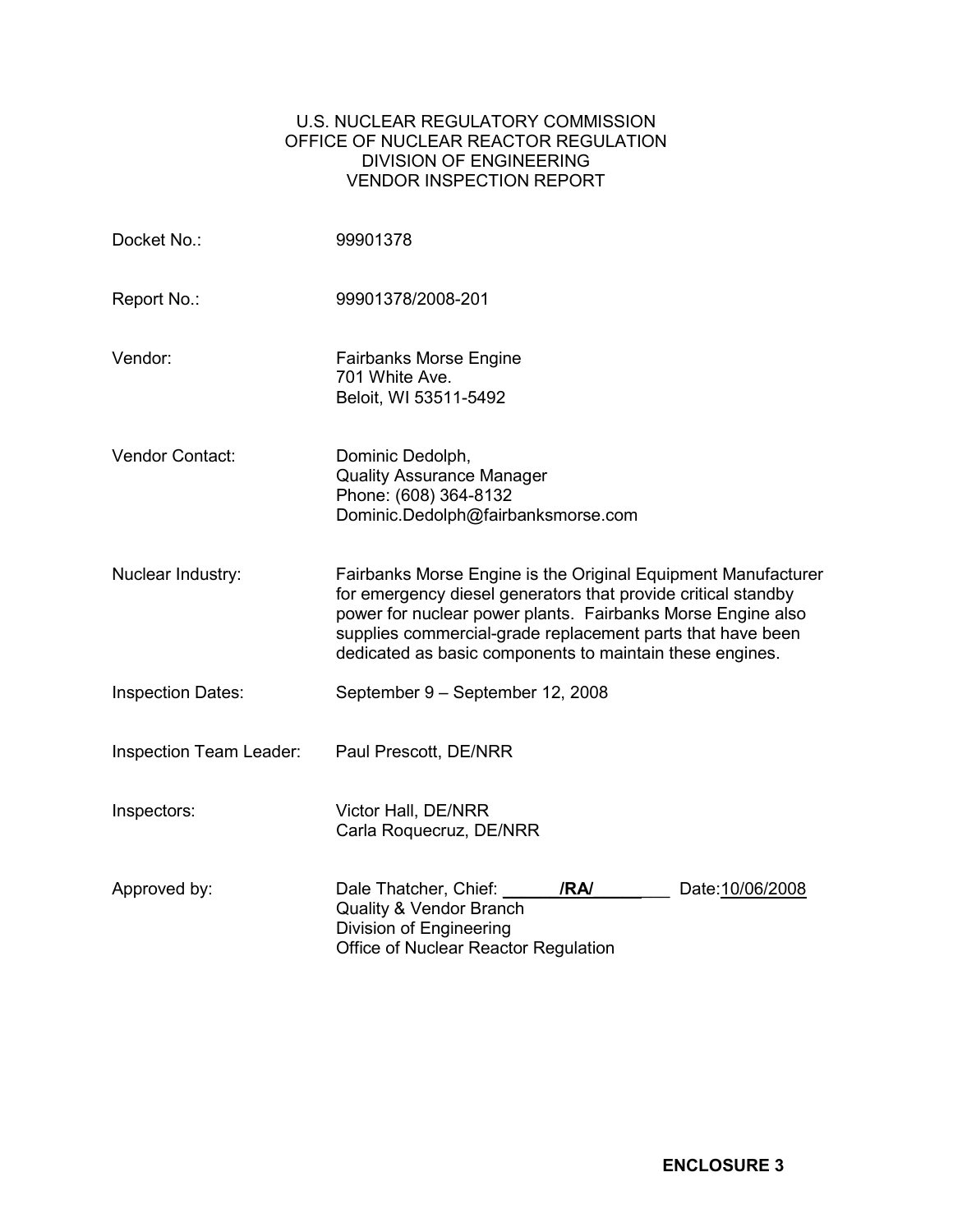# **EXECUTIVE SUMMARY**

#### Fairbanks Morse Engine 99901378/2008-201

The purpose of this inspection was to review selected portions of Fairbanks Morse Engine's (FME's) quality assurance (QA) and 10 CFR Part 21 (Part 21) programs. The inspectors focused on FME's activities in the area of dedication of replacement parts for emergency diesel generators (EDGs) supplied as basic components to NRC-licensed facilities. The inspection was conducted at FME's manufacturing facility in Beloit, Wisconsin.

The NRC inspection bases were:

- Appendix B, "Quality Assurance Criteria for Nuclear Power Plants and Fuel Reprocessing Plants," to Part 50 of Title 10 of the *Code of Federal Regulations;* and
- 10 CFR Part 21, "Reporting of Defects and Noncompliance."

There were no NRC inspections of FME's facility in Beloit, Wisconsin in the previous five years. The results of this inspection are summarized below.

### 10 CFR Part 21 Program

The inspectors identified two violations of Part 21. One example of Violation 99901378/2008- 201-01 was cited for failure to develop an appropriate procedure ok to perform an evaluation as specified in Part 21. Additionally, the inspectors identified a second example for failure to perform an adequate evaluation in accordance with the requirements of Part 21. Violation 99901378/2008-201-02 was cited for failure to invoke Part 21 on a sub-supplier of safety-related services. With the exception of the violations noted above, the inspectors concluded that FME's Part 21 program was consistent with the regulatory requirements.

#### Corrective Action

Based on the review of FME's corrective action and nonconformance process and implementing procedures, and a sample of Corrective Action Requests (CARs) and Nonconformance Reports (NCRs), the inspectors determined that FME's process met the requirements of Criterion XVI of Appendix B to 10 CFR Part 50. No findings of significance were identified.

#### Commercial-Grade Dedication

The inspectors identified one nonconformance to 10 CFR Part 50, Appendix B. Nonconformance 99901378/2008-201-03 was cited for failure to perform: 1) a survey of Crane Engineering, or 2) independent testing for the functional test of a jacket water pump. With the exception of the nonconformance noted above, the inspectors concluded that FME is generally implementing a commercial-grade dedication process in compliance with regulatory requirements and industry guidance.

#### **Audits**

The inspectors concluded that FME's audit program requirements and implementation were consistent with the regulatory requirements of Criterion XVIII of Appendix B to 10 CFR Part 50. No findings of significance were identified.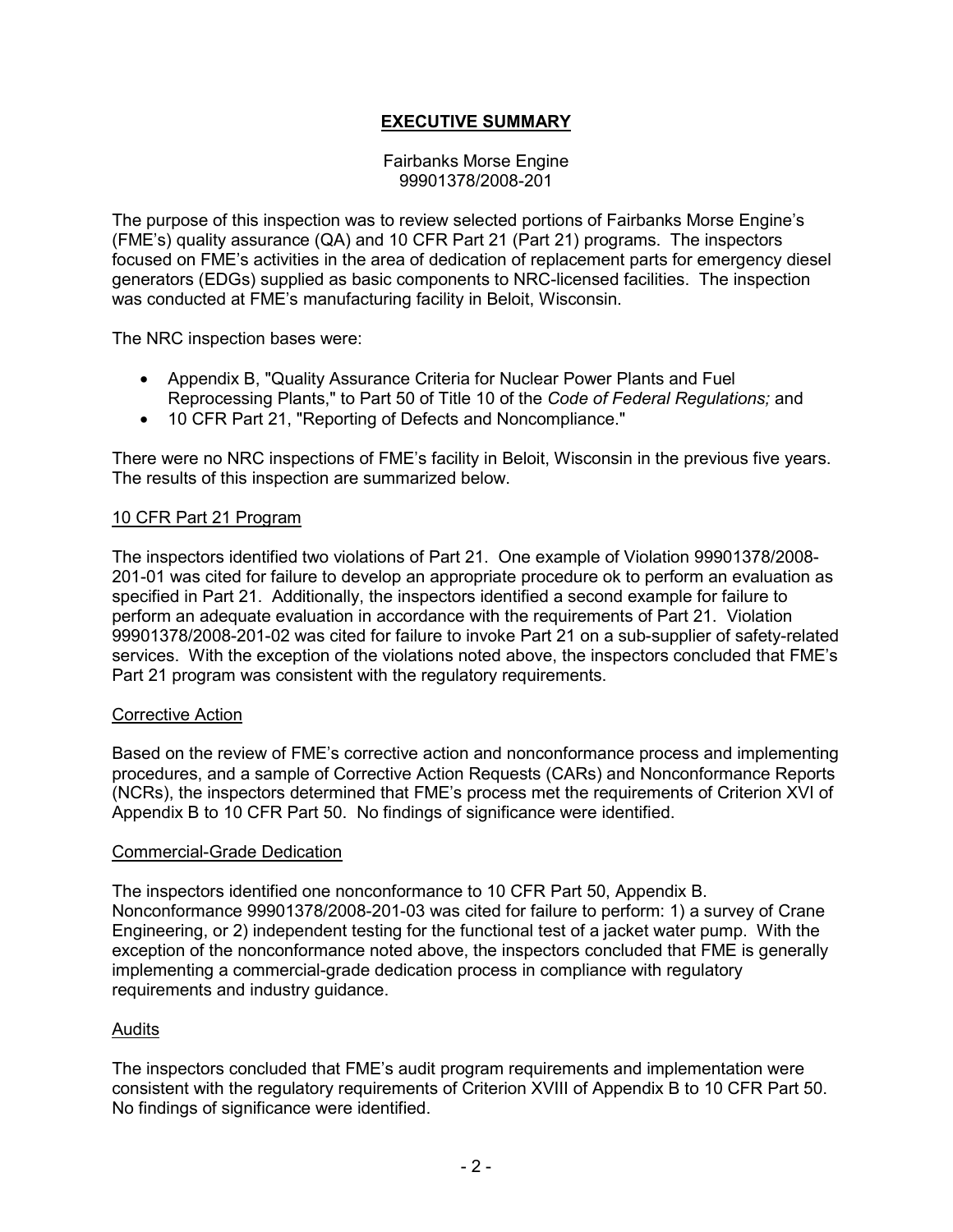# **REPORT DETAILS**

#### 1. 10 CFR Part 21 Program

#### a. Inspection Scope

The inspectors reviewed the FME Quality Assurance Manual (QAM), Revision 41, dated February 4, 2008, and procedures that governed the Part 21 program to determine compliance with Part 21. Specifically, the inspectors focused on portions of FME's QAM, and implementing procedure Standard Practice 714.00, "Procedure on Reporting of Defects and Noncompliance to NRC," dated October 2003.

In addition, the inspectors evaluated FME's Part 21 notifications from the past two years to verify compliance with Part 21 requirements. The inspection included review of the evaluations performed for the Part 21 notifications issued by FME and a sample of evaluations that resulted in the determination that problems were not reportable.

Finally, the inspectors reviewed QAM Section 11, "Purchasing and Control of Purchased Items and Services," associated Standard Practices, and a safety-related Purchase Order (PO) to determine whether FME properly specified the applicability of Part 21 in procurement documents for safety-related services from sub-suppliers.

#### b. Observations and Findings

The inspectors noted that the section entitled, "Notification of Failure to Comply or Existence of a Defect and Evaluation," in FME Standard Practice 714.00 stated that "Employees are responsible to report deviations and failures to comply to identify defects and failures to comply associated with substantial safety hazards to the Manager, Quality Assurance." The inspectors discussed the procedure with FME's QA manager and identified that not all FME personnel are trained to Part 21 requirements. The inspectors noted that quality, purchasing, and some engineers received training on Part 21 requirements. Additionally, in discussions with the QA manager it was noted that NCRs and CARs are initially reviewed by quality and purchasing personnel for the potential need to perform an evaluation in accordance with Part 21.

The inspectors noted that Standard Practice 630.20 "Nonconforming Material Control," dated April 2008, did not have a process to initiate an evaluation for a potential deviation. Based on a customer's audit, FME's QA manager initiated a revision to the NCR form to include a check box for Part 21 applicability. The inspectors noted that, under the new process, FME QA was responsible for reviewing all NCRs forms and determining whether an NCR is a deviation and must be evaluated under Part 21. The inspectors determined that the proposed revision to the procedure and the current process ensured that all NCRs are evaluated for potential Part 21 applicability.

The inspectors noted FME engineering would perform an engineering report for an evaluation of a Part 21 requiring technical justification. However, the inspectors determined that procedure 714.00 did not describe the process as it is conducted by FME. The failure to prescribe the initial Part 21 screening process in procedure 714.00 was inconsistent with the regulatory requirements of 10 CFR Part 21. This example was identified as Violation 99901378/2008-201-01.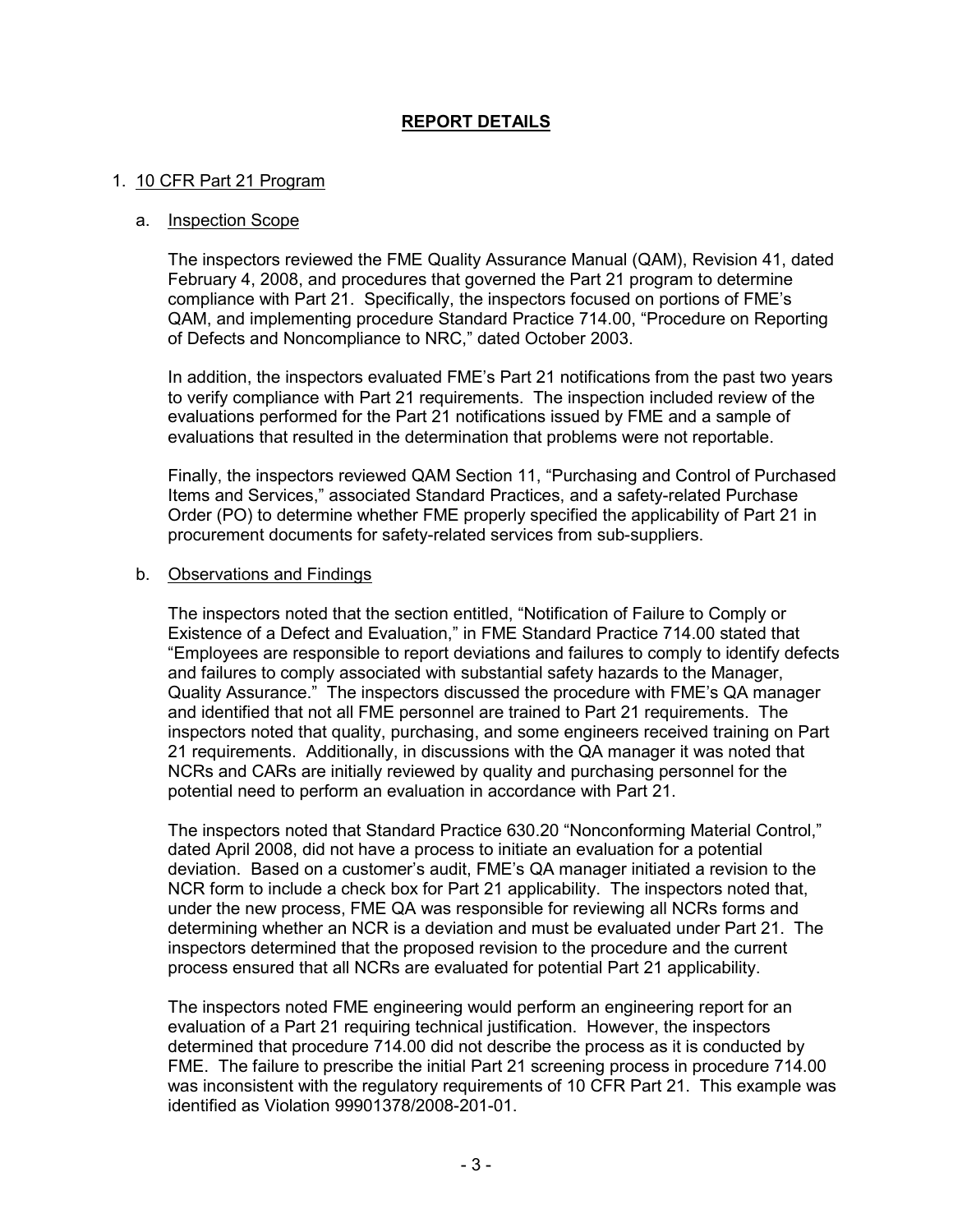The inspectors reviewed a Substantial Safety Hazard Evaluation, Serial No. 06-02, "Delamination of Chrome as Outlined per Exelon E-Mail," dated December 16, 2005. Exelon notified FME of liner distress in Limerick's EDG D24, cylinder #8. Exelon supplied evidence to FME of liner chrome plating delamination on a significant portion of the liner surface. This liner, and the remaining 11 liners, were installed in December 2003, and had accumulated approximately 140 operating hours. Exelon also provided a detailed failure evaluation of the liner delamination and upper and lower piston rings, which had been broken.

The subsequent FME Engineering Report No. R-5.15-4018, "Cylinder Liner Failure – Delaminated Chrome Plating 38TD8-1/8OP, Limerick EDG D24, Cylinder #8," concluded that:

 "This failure is isolated, not felt to be a widespread problem, and many other engines have operated with a damaged ring/liner interface, this issue is not considered to be a safety hazard."

The inspectors discussed the conclusions with the responsible FME engineer and QA manager. The inspectors determined that FME could not provide adequate justification that the diesel, if called upon, could have performed its safety function as a basic component, as described in 10 CFR 21.3, prior to the liner inspection interval. The inspectors noted that FME's conclusion implied that since failure was isolated, it was not reportable under Part 21. The inspectors clarified to FME that Part 21 reportability is independent of the frequency of failures (i.e. an isolated incident can still be reportable under Part 21.) This example was identified a second example of Violation 99901378/2008-201-01 for the failure to provide an adequate evaluation for a potential Part 21 reportable condition.

The inspectors did not identify any significant issues for the following Part 21 Notifications, associated evaluation and proposed corrective actions taken, and notifications to affected licensees:

- Event Number 44178, "Part 21 Notification Regarding Identification of Defect Alco Snubber Valve Micro-Cracking," dated April 29, 2008
- Event Number 43235, "10 CFR 21 Notification Identification of Defect Woodward Governor Pivot Pin Defect," dated March 14, 2007
- Event Number 43294, "Part 21 Notification Diesel Cam Roller Bushing Failures," dated April 9, 2007
- Event Number 43031, "Potential Defective Woodward Governor for Fairbanks Morse EDG," dated December 5, 2006

In addition, the inspectors reviewed internal NRC Operating Communication (OpE Comm), "Hatch: EDG Engine to Generator Shaft Coupling Failure and Special Inspection," for FME's corrective actions concerning this event. On July 12, 2008, the Hatch 1B EDG was declared inoperable during a 24-hour Technical Specification surveillance run. The licensee secured the EDG when they observed increasing diesel engine and generator vibration during the test. The licensee determined that the flexible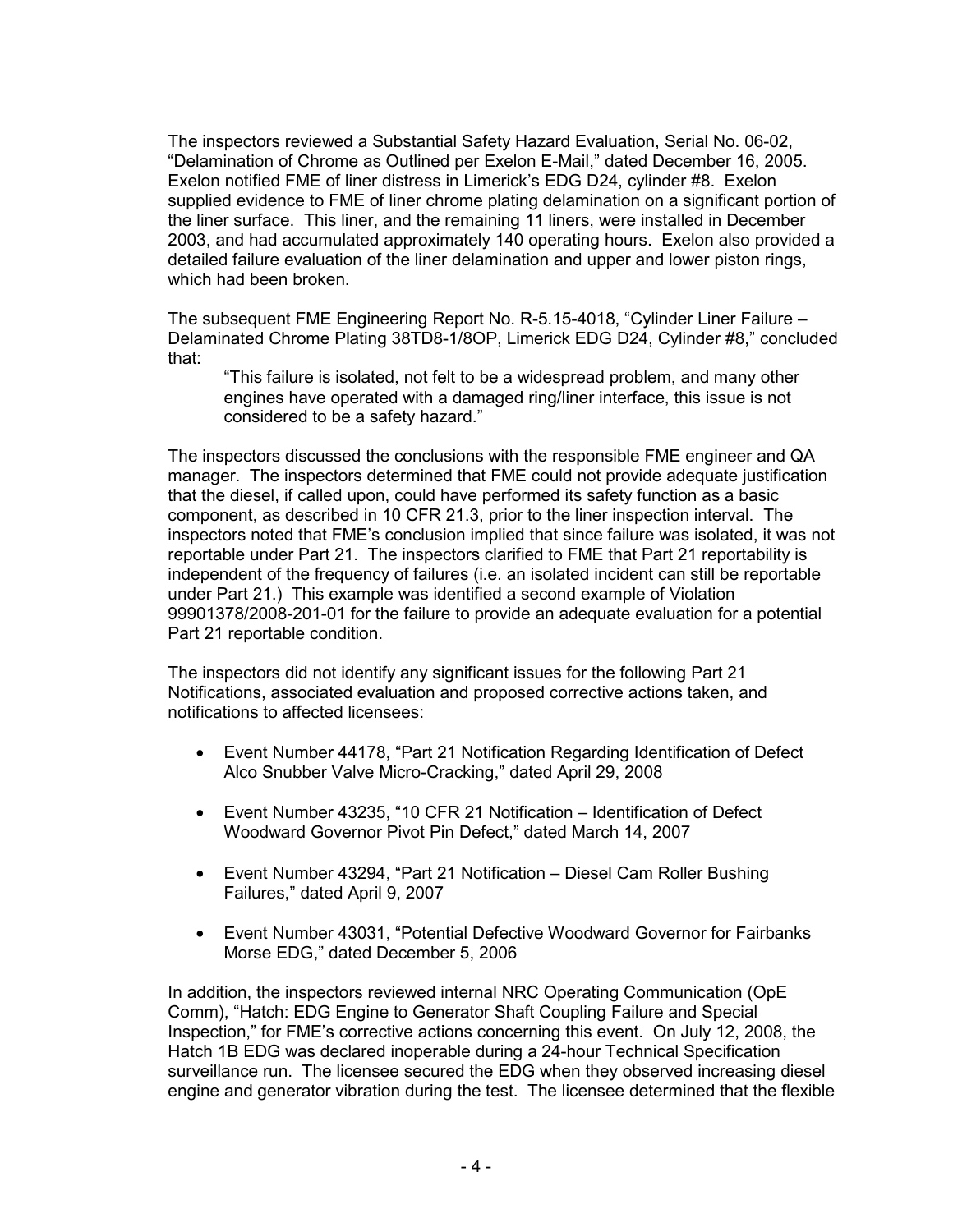portion of the coupling between the engine and generator had failed. The licensee's engineering justification determined that the coupling failure was age-related. The licensee believed that the coupling had been in service since the EDG's installation in June 1969.

The inspectors discussed subsequent actions taken to ensure licensees were aware of the issue with FME personnel. Hatch replaced all five couplings. The three other directly affected utilities have inspected and either replaced or scheduled to replace the coupling. The respective Owner's Group for opposed piston EDGs, in Revision 1 of the Owners' Group Generator Maintenance Recommendations contained the following good practice concerning the coupling:

"The coupling between the generator and engine on two bearing generators driven by opposed piston engines contains a rubber donut (or gland) to electrically isolate the generator shaft from the engine shaft and bearing and is a flexible coupling manufactured by Falk. Over a period of time, the torsional and axial stiffness of the flexible coupling may change and produce a resonance at or near running speed in the axial direction and/or become resonant to torsional frequencies the engine produces. In addition, the elastomer will age due to environmental exposure and the exposure to the cycling of the mechanical forces produced at the generator-engine coupling location. It is recommended the flexible coupling be periodically inspected by taking durometer readings and visual inspections for cracks in the elastomer. It may also be prudent to periodically replace the rubber gland in the coupling. One member of the Owners' Group has developed a 20-year PM for replacement of the rubber gland in the coupling."

Additionally, FME supplied one of the utilities requested information on the estimated shelf life information for couplings maintained as spares. The inspectors did not identify any issues with FME's or the licensees' proposed corrective actions taken to prevent recurrence of this issue.

FME had one recent order for safety-related services from Nuclear Logistics Incorporated (NLI). The inspectors noted that FME performed an audit of NLI on August 20, 2008, which included Part 21 compliance in its scope. However, the inspectors determined that FME PO 1102554, Rev 0, dated May 1, 2008, to NLI for a safety-related seismic test did not invoke Part 21 as required by 10 CFR 21.31, "Procurement Documents." This issue has been identified as Violation 99901378/2008-201-02. The inspectors further noted that the following quality documents did not specify that Part 21 must be invoked on suppliers of safety-related services:

- FME's QAM Section 11, "Purchasing and Control of Purchased Items and Services"
- Standard Practice 645.00, "Purchasing Process," dated November 2007
- Standard Practice 645.10, "Procurement Document Control Safety Items," dated March 2008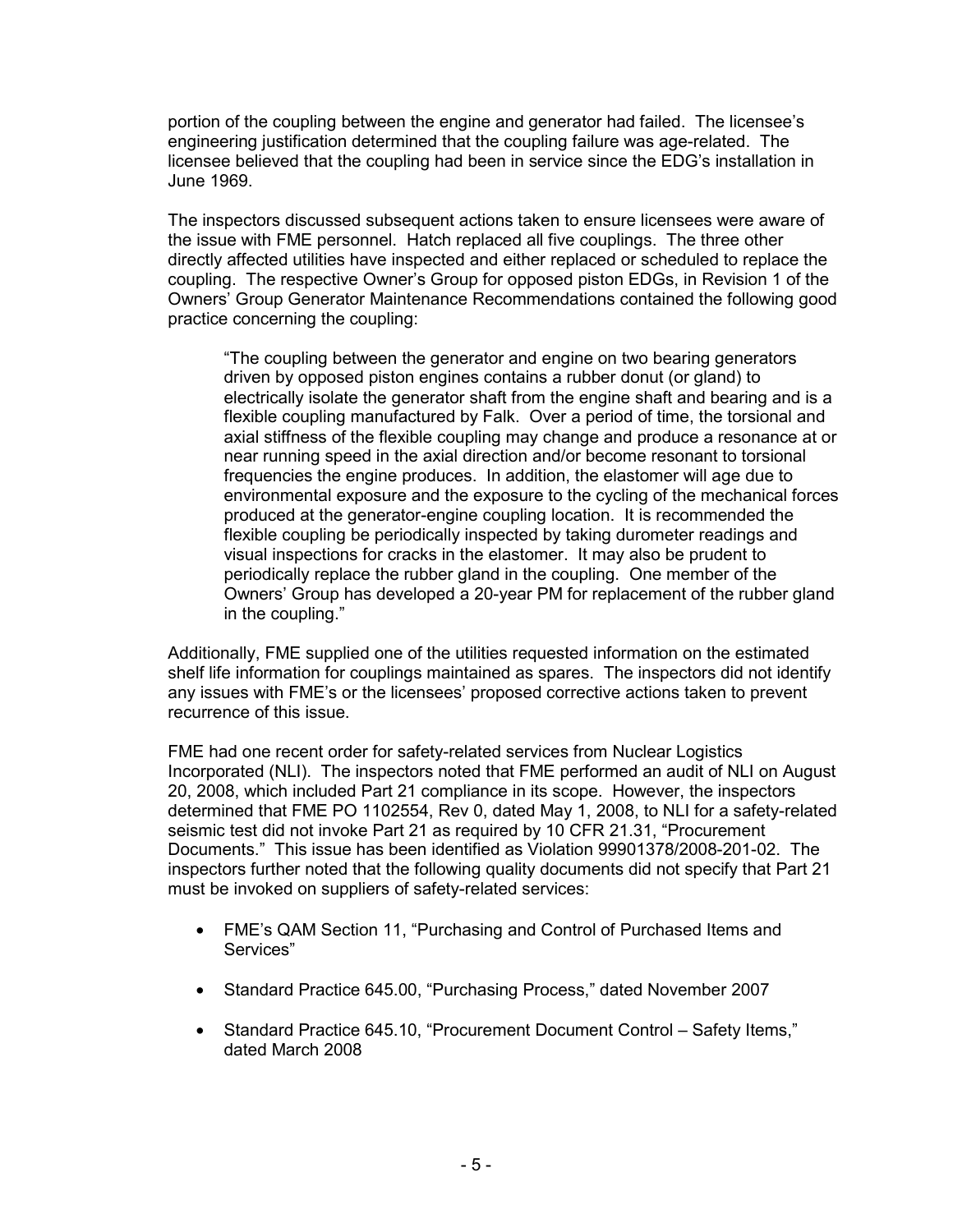• Standard Practice 645.20, "Control of Purchased Items and Services – Safety Items," dated March 2008

# c. Conclusions

The inspectors identified two violations of Part 21. One example of Violation 99901378/2008-201-01 was cited for failure to adequately prescribe the process to perform an evaluation as specified in Part 21. Additionally, the inspectors identified a second example for failure to perform an adequate evaluation in accordance with the requirements of Part 21. Violation 99901378/2008-201-02 was cited for failure to invoke Part 21 on a sub-supplier of safety-related services. With the exception of the violations noted above, the inspectors concluded that FME's Part 21 program was consistent with the regulatory requirements.

# 2. Corrective Action

# a. Inspection Scope

The inspectors reviewed the procedures governing the implementation of FME's corrective action program to ensure the procedures provided adequate guidance consistent with the requirements of Appendix B to 10 CFR Part 50 and Part 21. The inspectors also reviewed a sample of CARs to assess FME's implementation of the corrective action program.

Additionally, the inspectors reviewed FME's nonconformance process and assessed implementation through a review of a sample of NCRs.

# b. Observations and Findings

The inspectors noted that FME's implementing procedure Standard Practice No. 700.10, "Corrective and Preventive Action," dated April 2008, established the process for identifying, investigating, reporting, tracking, and correcting conditions adverse to quality, significant conditions adverse to quality, communicating lessons learned, and tracking customer-identified issues. This procedure detailed the process of identifying and documenting apparent conditions adverse to quality that fall under the scope of FME's quality program, investigating and correcting those adverse conditions, and closing CARs upon completion of corrective action.

FME's CAR document was used to identify an issue, report measures and actions taken to evaluate and resolve apparent conditions adverse to quality, and track required actions through completion. The CAR process included, but was not limited to description of the issue, the owner of the CAR, investigation and evaluation documentation results, and prescribed actions to be taken.

The FME procedure Standard Practice No. 630.20, "Nonconforming Material Control," dated April 2008, described the methods established to ensure that product which does not conform to requirements was adequately identified, controlled, segregated if practical, and disposed of or re-verified for acceptance. The procedure applied to a nonconformance discovered at a supplier's premises, internally to FME, or after delivery or use of the product.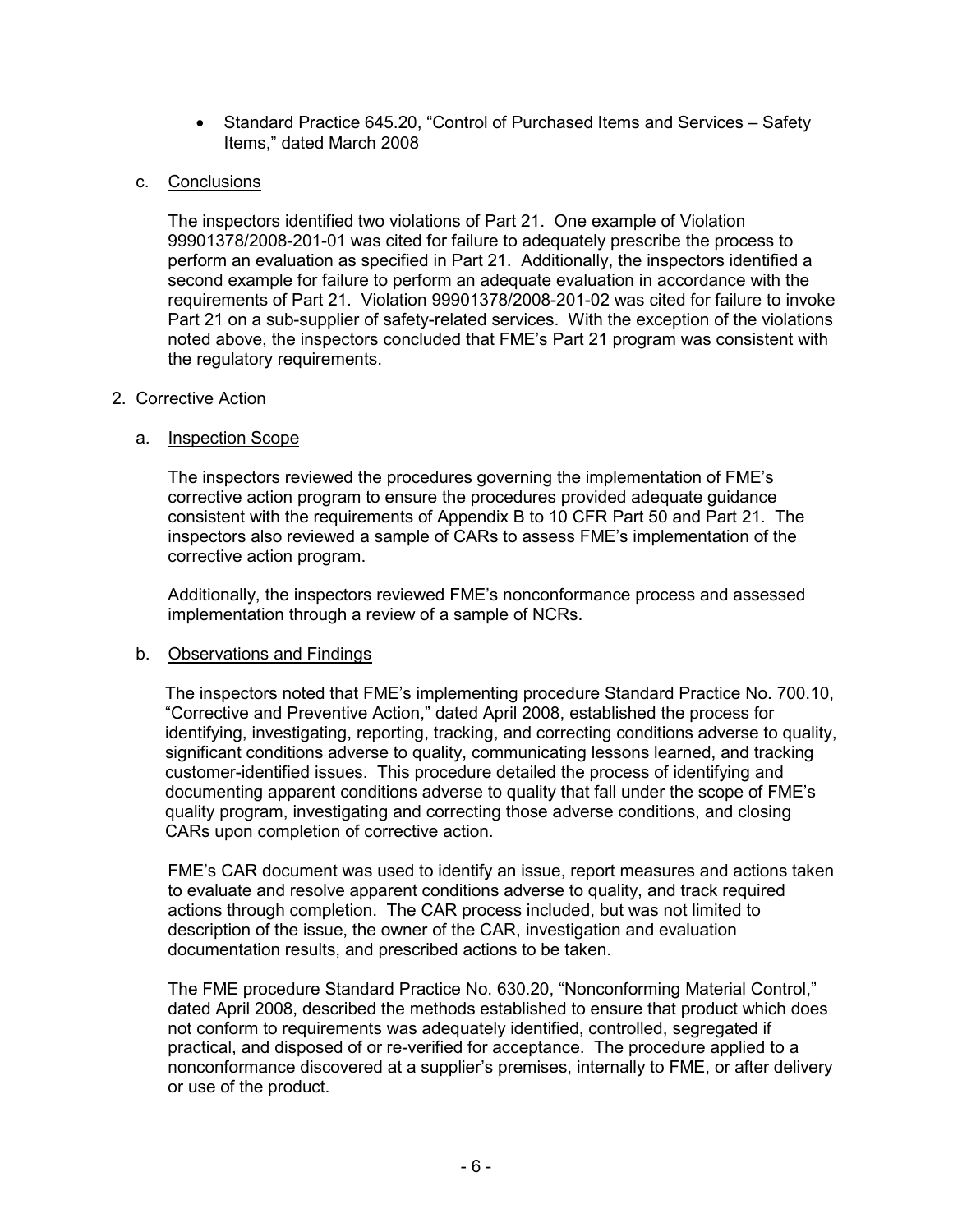The inspectors reviewed a sample of CARs and NCRs. No findings of significance were identified.

c. Conclusion

Based on the review of FME's corrective action and nonconformance process, implementing procedures, and a sample of CARs and NCRs, the inspectors determined that FME's process met the requirements of Criterion XVI of Appendix B to 10 CFR Part 50. No findings of significance were identified.

# 3. Commercial-Grade Dedication Process

### a. Inspection Scope

The inspectors reviewed FME's QAM and the implementation process for commercialgrade dedication activities. This assessment included a review of the procedures governing the implementation of commercial-grade dedication activities, interviews with FME personnel and a review of a sample of completed commercial-grade dedication packages. The inspectors also observed dedication activities being performed in the shop by FME personnel.

The inspectors interviewed FME personnel and reviewed FME QAM sections and Standard Practice procedures related to the Engineering Change Order (ECO) process and for the development and modification of Critical Characteristics Verification (CCV) sheets.

# b. Observations and Findings

The inspectors noted that FME performed commercial-grade dedication on the replacement parts that it sells for its EDGs. FME performed primarily Method 1 dedication, special tests and inspection, using controlled CCV Records. FME engineering supported the dedication process by developing the CCV's and modifying them through the ECO process. The inspectors did not identify any significant issues with FME's process and implementation for the development and modification of CCVs.

The inspectors noted that FME Order 40059058 for various parts, including a jacket water pump (Line Item number 1) for North Anna for Dominion Generation PO 45500685 improperly took credit for a functional test. FME dedicated the jacket water pump on September 27, 2007. The CCV for the dedication of the pump required a functional test. FME took credit for a test performed by Crane Engineering, a commercial-grade supplier. FME's dedication procedures stated in part that:

"Certified Material Test Reports, functional test results, or other test results used to substantiate material verification will be from suppliers, which have been audited or surveyed triennially. Other independent tests, analyses, or inspections performed at FME can also substantiate information from nonaudited suppliers."

The inspectors determined that FME had not performed a survey of Crane Engineering, and therefore incorrectly took credit for Crane Engineering's functional test. This issue has been identified as Nonconformance 99901378/2008-201-03.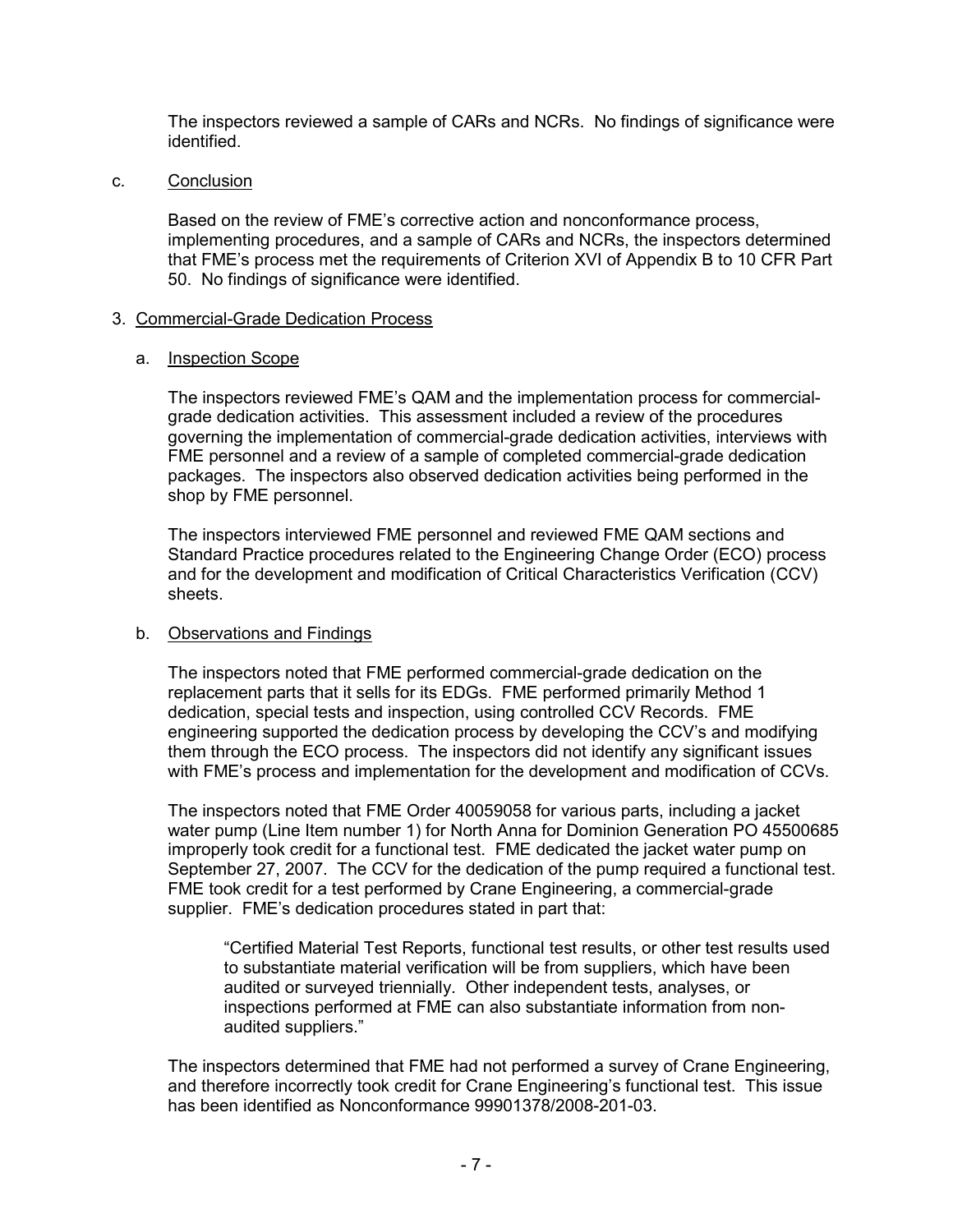The inspectors did not identify any significant issues with the dedication packages noted in the Attachment to this inspection report.

### c. Conclusion

The inspectors identified one nonconformance to 10 CFR Part 50, Appendix B. Nonconformance 99901378/2008-201-03 was cited for failure to perform: 1) a survey of Crane Engineering, or 2) independent testing for the functional test of a jacket water pump. With the exception of the nonconformance noted above, the inspectors concluded that FME is generally implementing a commercial-grade dedication process in compliance with regulatory requirements and industry guidance.

### 4. Audits

### a. Inspection Scope

The inspectors reviewed Section 18, "Audits," of FME's QAM and implementing policies and procedures that govern the process for internal and external audits. The inspectors evaluated a sample of internal audit reports and qualification records to verify compliance with the program requirements.

### b. Observations and Findings

The inspectors noted that Section 18 of FME's QAM provided a description of the process and requirements for performing internal and external audits. Standard Practice 120.10 "Internal and External Audits," dated April 2008, provided specific requirements, such as audit plans, checklists, and reports for all FME audits. The inspectors noted that FME's form BFC5318C, "Audit Plan and Report," required FME auditors to list revision levels of procedures reviewed. However, the inspectors noted that most of the audit plans reviewed did not include the revision levels audited. FME's QA manager took note of this administrative oversight and planned to correct it.

The inspectors noted that FME performed internal audits of each section of its QAM at least once every 24 months. The inspectors verified, in the sample of audits reviewed, that FME auditors met the requirements of the QAM. The inspectors noted that FME auditors initiated CARs when deficiencies were identified. The inspectors verified that FME took appropriate action to correct any deficiencies identified in these CARs.

The inspectors noted that FME performed external audits based on historical performance, complexity or criticality of products provided, and adequacy of corrective actions. FME's audit schedule was based on a period of less than 3 years for nuclear dedication to ensure ongoing compliance with NRC Regulatory Guide 1.28, Section 3.2. The inspectors verified that FME's recent audits of the following suppliers met the requirements of 10 CFR Part 50, Appendix B, Criterion XVIII "Audits":

- Terex Powertrain, in Aberdeenshire, United Kingdom, on August 21, 2008
- Nuclear Logistics Inc., in Fort Worth, Texas, on August 20, 2008
- Viking Pump, in Cedar Falls, Iowa, on August 22, 2007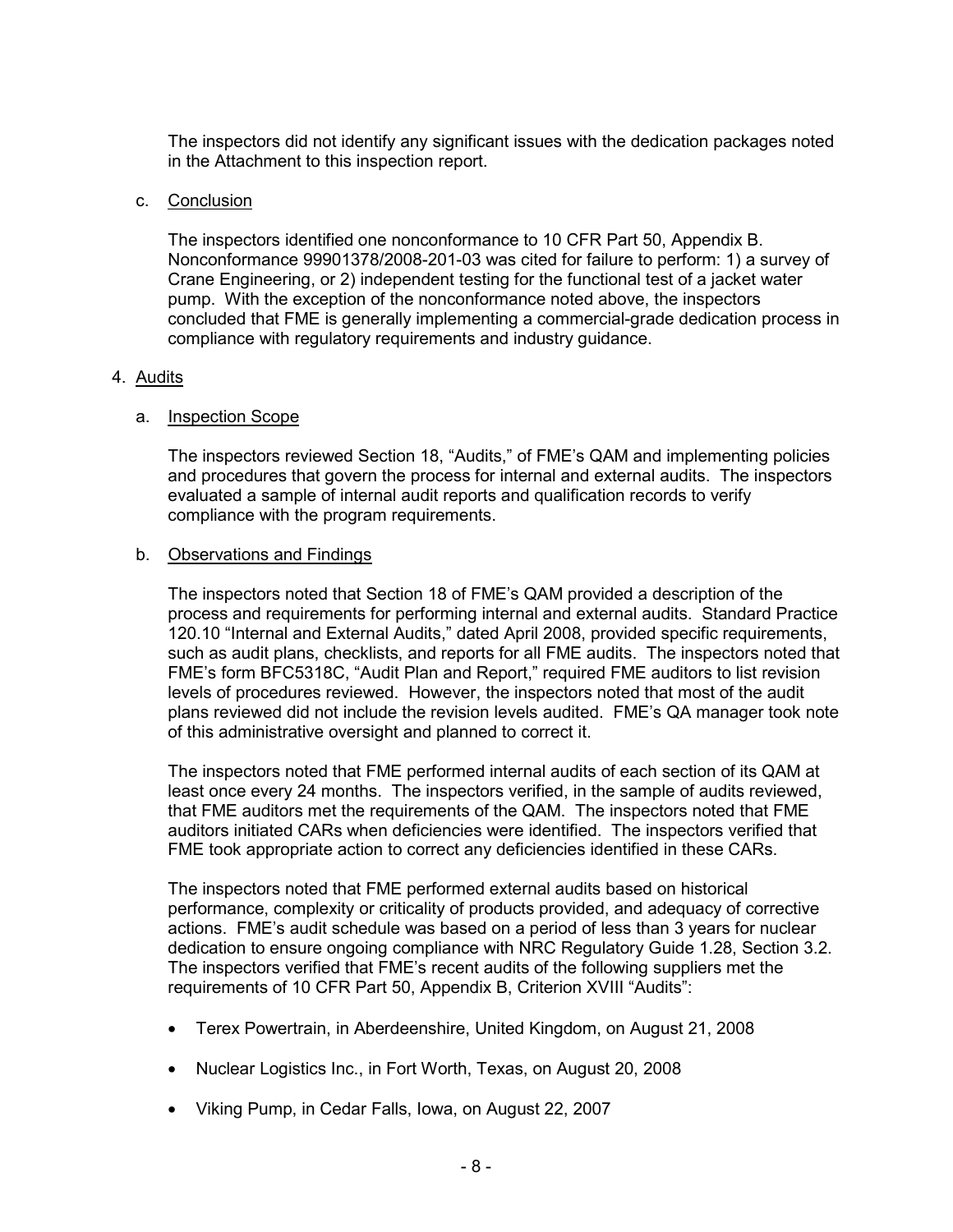- Flowserve Pump Inc., in Memphis, Tennessee, on August 6, 2007
- Tech Development Inc, in Dayton, Ohio, on July 3, 2007
- Woodward Governor, in Loveland, Colorado, on April 25, 2007

Finally the NRC Inspectors verified that a sample of FME's qualification records for auditors met the program requirements.

### c. Conclusion

The inspectors concluded that FME's audit program requirements and implementation were consistent with the regulatory requirements of Criterion XVIII of Appendix B to 10 CFR Part 50. No findings of significance were identified.

### 5. Exit Meeting

On September 12, 2008, the inspectors presented the inspection scope and findings during an exit meeting with FME President, Anthony Gioffredi, and other FME personnel.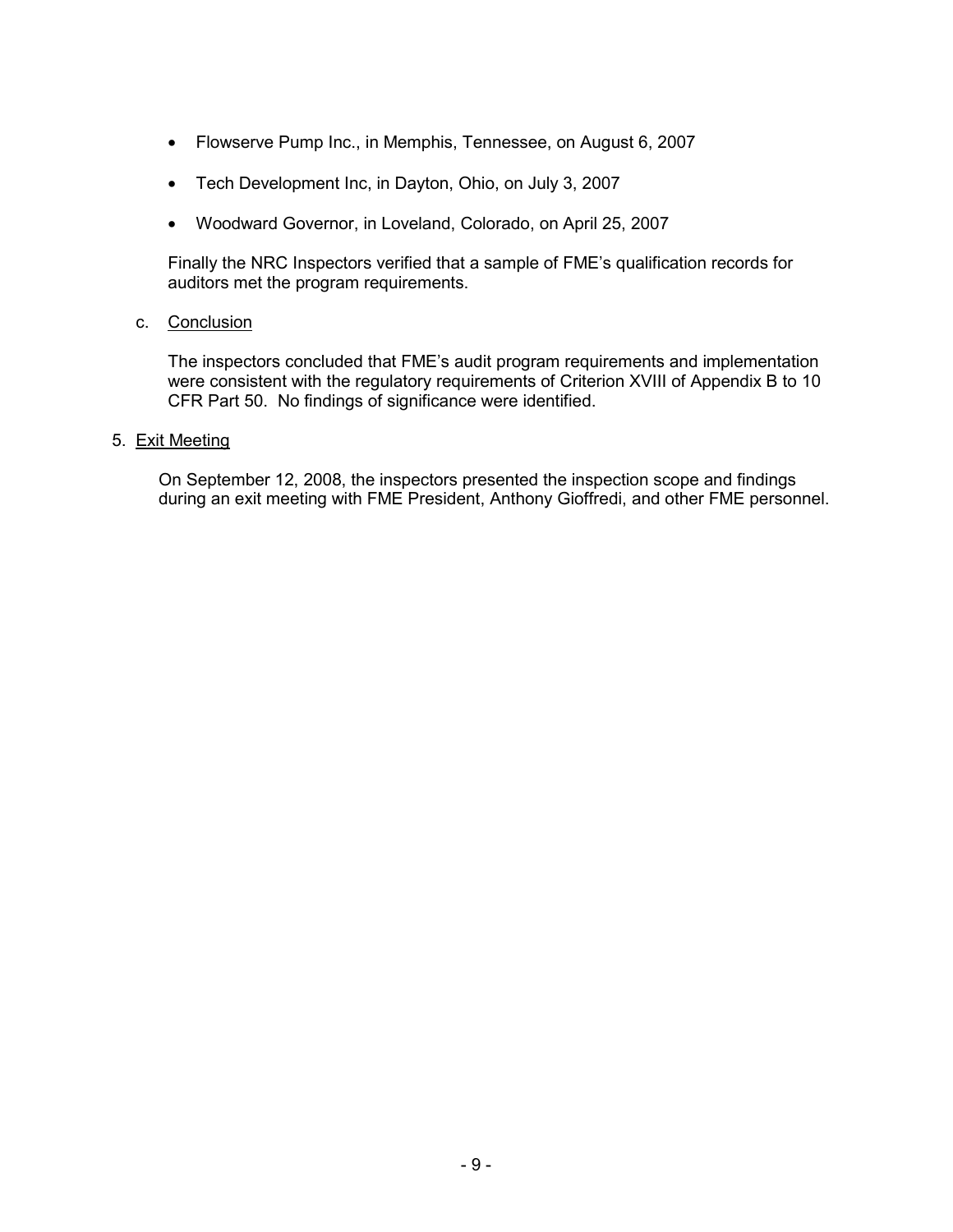# **ATTACHMENT**

#### 1. PERSONS CONTACTED

- T. Gioffredi, President, FME
- D. Dedolph, Manager, Quality Assurance, FME
- D. Beason, Engine Kitting Supervisor, FME
- S. Bednarcik, Vice President, Finance, FME
- B. Berghoefer, Division of Aftermarket Sales, FME
- M. Braun, Production Control Manager, FME
- T. Carter, Senior QA Engineer, FME
- J. Conway, Quality Engineer, FME
- M. Cunningham, Engineering Manager, FME
- M. DuVarney, Inventory and Traffic Manager, FME
- A. Elovic, Vice President, Operations, FME
- J. Eves, Engineering Manager, FME
- G. Gliniecki, Quality Engineer, FME
- L. Graeber, Vice President, Engineering and Project Management, FME
- G. Hackl, Engineering Liaison, FME
- D. Johnson, Quality Engineer, FME
- K. Kennedy-Stuessy, Senior Inside Sales, FME
- D. Lang, Manager, Facilities and Maintenance, FME
- J. Mayhew, Manager, Design and Drafting, FME
- R. Miles, Senior Commodities Manager, FME
- G. Miller, Director, Aftermarket Operations, FME
- D. Mowry, Director, Engine Operations, FME
- G. Parker, Nuclear Projects Engineer, FME
- B. Schoenike, QA Supervisor, FME
- T. Schram, Vice President, Supply Chain, FME
- T. Stevenson, Manager, Parts, FME
- T. Watkins, Manager, Warehouse Operations, FME
- M. Wester, Vice President, Sales and Marketing, FME

#### 2. INSPECTION PROCEDURES USED

IP 36100, "Inspection of 10 CFR Parts 21 and 50.55(e) Programs for Reporting Defects and Noncompliance" IP 38703, "Commercial Grade Dedication"

IP 43004, "Inspection of Commercial-Grade Dedication Programs"

# 3. LIST OF ITEMS OPENED, CLOSED, AND DISCUSSED

There were no NRC inspections of FME's facility in Beloit, Wisconsin in the previous five years.

| Item Number          | Status | Type       | Description            |
|----------------------|--------|------------|------------------------|
| 99901378/2008-201-01 | Opened | <b>NOV</b> | 21.21 Evaluations      |
| 99901378/2008-201-02 | Opened | <b>NOV</b> | 21.31 Procurement Docs |
| 99901378/2008-201-03 | Opened | <b>NON</b> | Criterion VII          |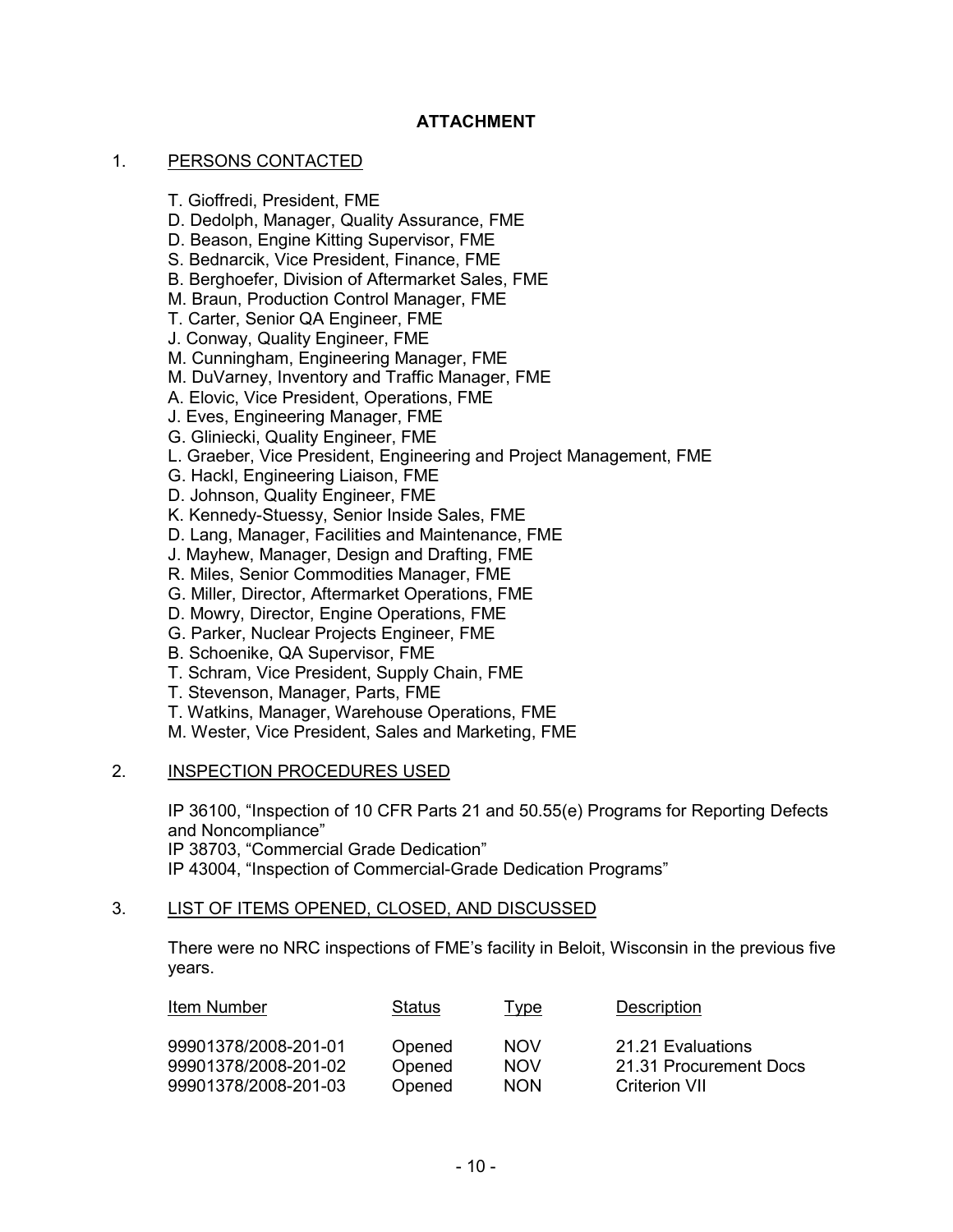# 4. LIST OF DOCUMENTS REVIEWED

- FME order 40065512 for a single wall 34-inch blower for Exelon/PECO PO 90014791
- FME order 40063670 for a lube oil pump for Indian Point Unit 2 for Entergy PO 10182141
- FME order 40063155 for a Woodward governor for First Energy PO 45253951
- FME order 40062877 for a pump assembly for First Energy PO 55102343
- FME order 40062798 for a Woodward governor for Wolf Creek Nuclear Operating Corporation PO 740814/0
- FME Order 40061378 for North Anna for Dominion Generation PO 45533103 for:
	- 1. five unloader valves for Quincy air compressor (part number 7970X1)
	- 2. four gaskets for radiator assembly (5-bolt) for EDG (part number 11850870)
	- 3. three gaskets for radiator assembly for EDG (part number 11866434)
- FME order 40060167 for a cylinder head for Seabrook PO 02210384
- FME Order 40060052 for 14 injector assemblies (part number P12601021) for Millstone for Dominion Generation PO 45514603
- FME order 40058511 for a clamp-tube with neoprene cushion for North Anna for Dominion PO 45492700
- FME order 40056272 for an ASME III jacket water pump for First Energy PO 45207711
- FME order 40056547 for an unloader air start motor for Pilgrim Nuclear Power Station for Entergy PO PS06-11042
- FME Order 40058151 for a Woodward control speed governor (part number P12604452) for Millstone for Dominion Generation PO 45486831
- FME Order 40053554 for Arkansas Nuclear One for Entergy PO 10128825 for
	- 1. two elbows (part number 16112362)
	- 2. two hose assemblies (part number 11865696)
	- 3. one tube (part number 91201289-007)
	- 4. seven connectors (part number 92011114)
	- 5. six pipe assemblies (part number 16108401)
	- 6. eight clamps (part number 91800694)
	- 7. 10 tubes (part number 91200820-076)
	- 8. one joint, Flexmaster (part number 16107687)
	- 9. four gaskets (part number 16107792)
	- 10. eight clamps (part number 91800699)
	- 11. one check angle valve unshipped